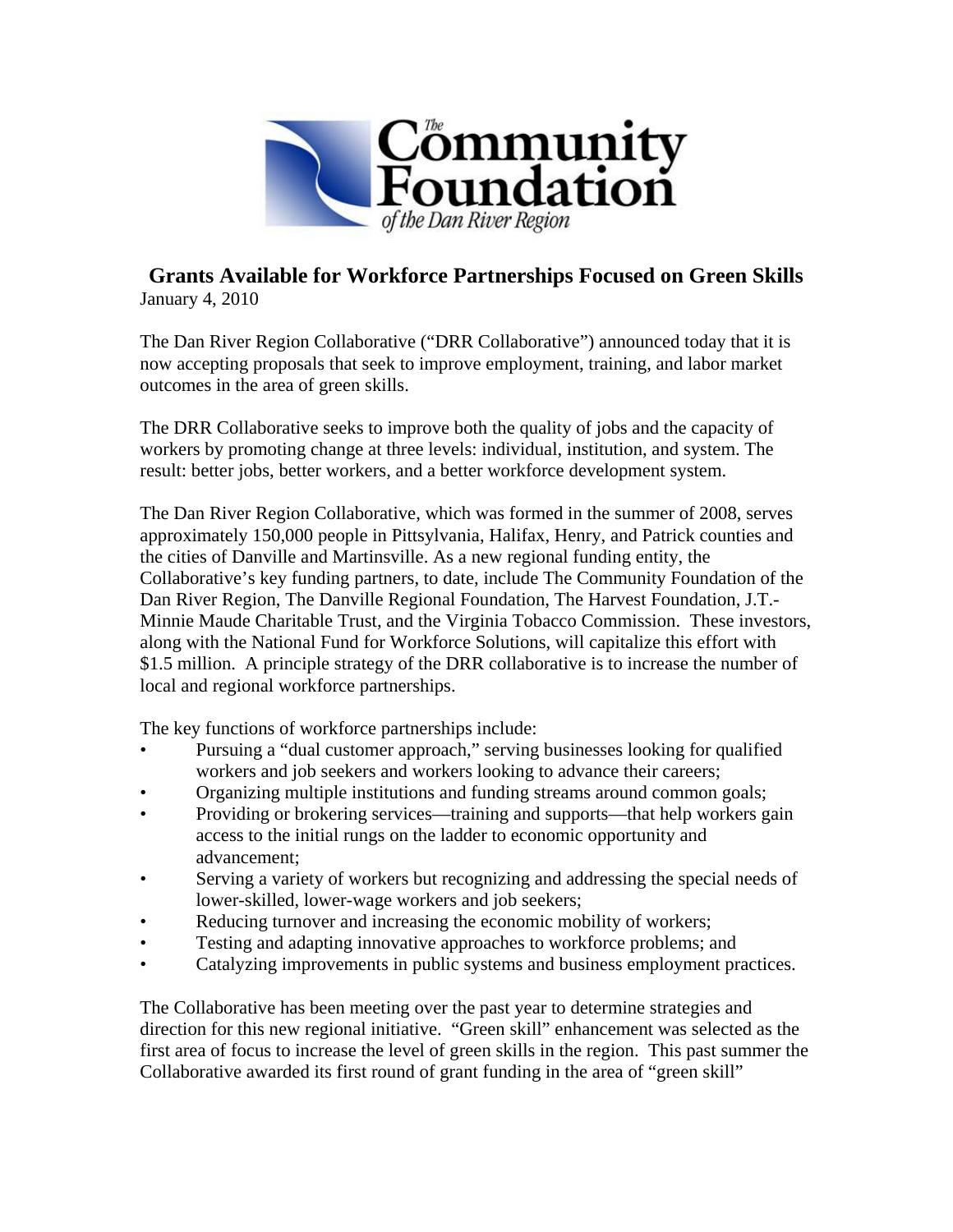enhancement to a RESNET Partnership that consisted of multiple partners throughout the region who focused on residential energy auditor training.

Workforce skills matter in an increasingly global and competitive economic environment, yet over a third of the American workforce lacks the skills needed to succeed in this environment. America's prosperity will continue to depend on the strength of its workforce. Some sectors and communities already face skill shortages, unfilled jobs, low productivity, threats to regional competitiveness, and increasing disparities between those with and without education and skills.

Green skills provide a pathway to better jobs and promote growth industries in our region. Green skills are critical for developing the following sectors:

**Energy Efficiency** is the use of technology as well as operation and maintenance that requires less energy to perform the same function – getting more use out of the energy we already create. HVAC engineers, building control technicians, electricians, energy auditors, and insulation workers are only a few of the occupations defining this sector.

**SmartGrid/Smart Energy** can be defined as the improvement of power delivery systems to be more efficient, reliable and safe. Occupations typically associated with this sector include power engineers and computer technicians to design, manufacture, and provide maintenance for these new systems.

**Renewable Energy** is produced through resources such as sunlight, wind, rain, tides and geothermal heat which may be naturally replenished. Increases in the use of these technologies for energy production will require jobs in manufacturing (solar panels, wind turbines), as well as operators and maintenance technicians to keep these systems running properly and efficiently.

**Biofuels/Biomass** refers to the creation and use of fuel sources from chemical or biological materials other than fossil fuels for the generation of power. This industry requires the cultivation of resources such as corn crops to produce ethanol, and therefore employs a host of different occupations – from farmers to process technicians in biodiesel companies.

**Green Building** is the practice of increasing the efficiency with which buildings use resources — energy, water, and materials — while reducing building impacts on human health and the environment through better siting, design, construction, and removal. The green building sector employs architects versed in green design to plant operators creating green materials to laborers at green construction sites.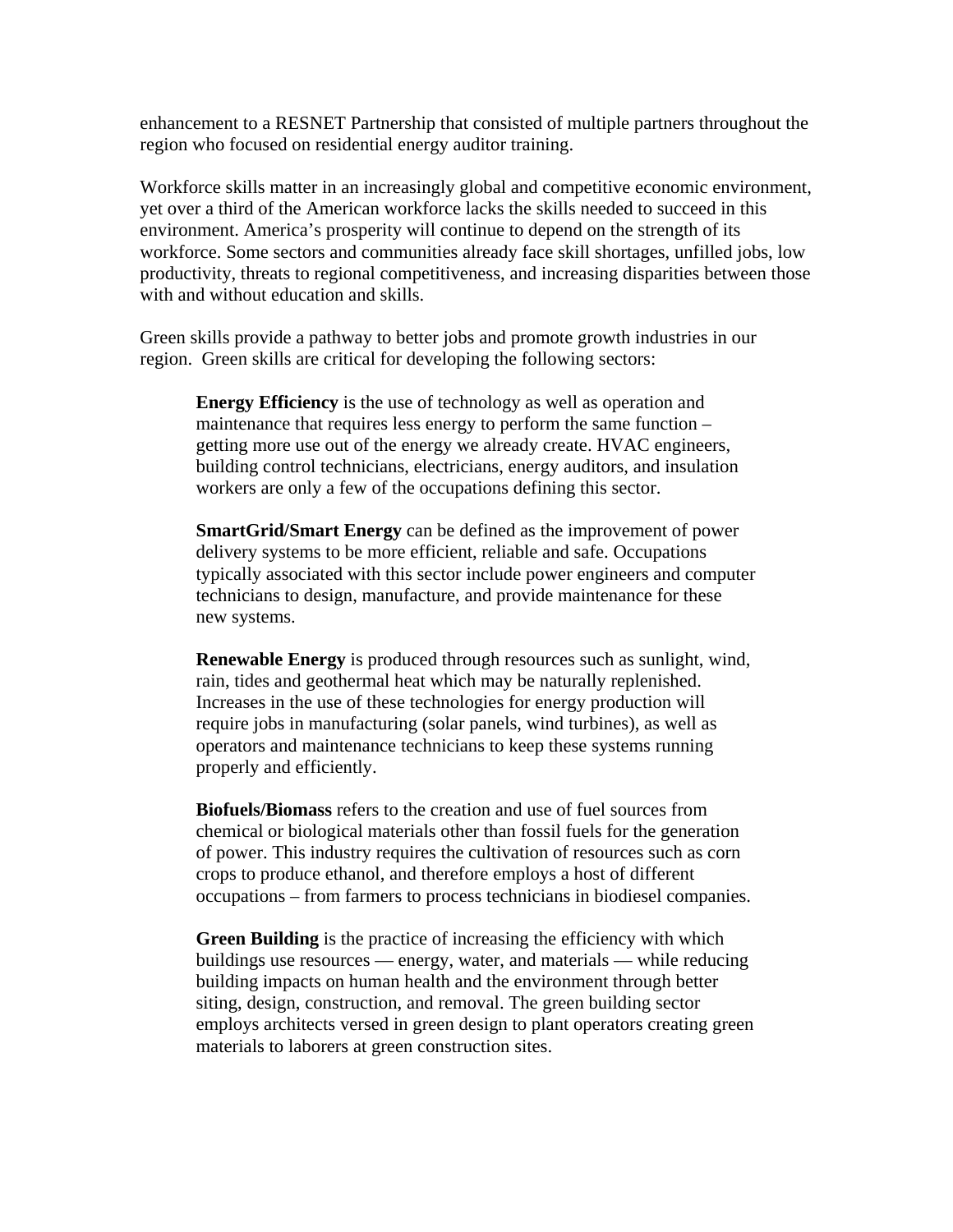**Alternative Transportation** encourages the creation of modes of transportation (electric cars, mass transit, bicycles) that are powered by sources other than depleting fuel sources. Occupations range from technology designers to hybrid automotive maintenance workers.

**Recycling & Waste Management** is the collection, transport, processing, recycling or disposal of waste materials to reduce their effect on human health and the environment, and/or to recover resources from them. Waste treatment operators, technicians, and all types of handling positions are required to meet the functions of this sector.

**Sustainable Agriculture & Horticulture** encourages practices in plant and animal production that are efficient and sustainable. This sector employs a variety of occupations – from organic farmers to urban agriculture land use planners to green roof designers.

*(Source: A Growing Green Economy: Opportunities of Tomorrow. Seattle Jobs Initiative and the National Network of Sector Partners, March 2009.)* 

In 2010 the DRR Collaborative intends to fund workforce partnerships, utilizing The Community Foundation as a fiscal agent. Grants in the range of \$150,000 will be awarded by The Community Foundation for partnerships that increase green skills in our region. Additional funding in future years is possible depending upon program implementation and performance.

The Community Foundation will manage the Request for Proposals and grant disbursement process. For more information about the Dan River Region Collaborative or a copy of the Request for Proposal, please visit the website at www.danriverrc.org. Proposals must be submitted electronically as a single PDF file by 5:00 pm EDT, Wednesday, February 10, 2010 to Debra L. Dodson at The Community Foundation at debra@cfdrr.org.

A Question and Answer Session for potential applicants will be held on Wednesday, January 20, 2010 at 11 a.m. at the Regional Center for Advanced Technology and Training, located at 121 Slayton Avenue in Danville.

While the Advisory Board of the Dan River Region Collaborative continues to grow and evolve as the initiative develops, the Collaborative's Advisory Board includes local schools, economic development organizations, chambers of commerce, higher education institutions, and the workforce investment board.

The mission of the National Fund for Workforce Solutions (NFWS) is to improve employment, training, and labor market outcomes for low-income individuals. The Fund's vision is that its support will improve both the quality of jobs and the capacity of workers. It will promote change at three levels—individual, institution, and system leading to better jobs, better workers, and a better workforce development system.